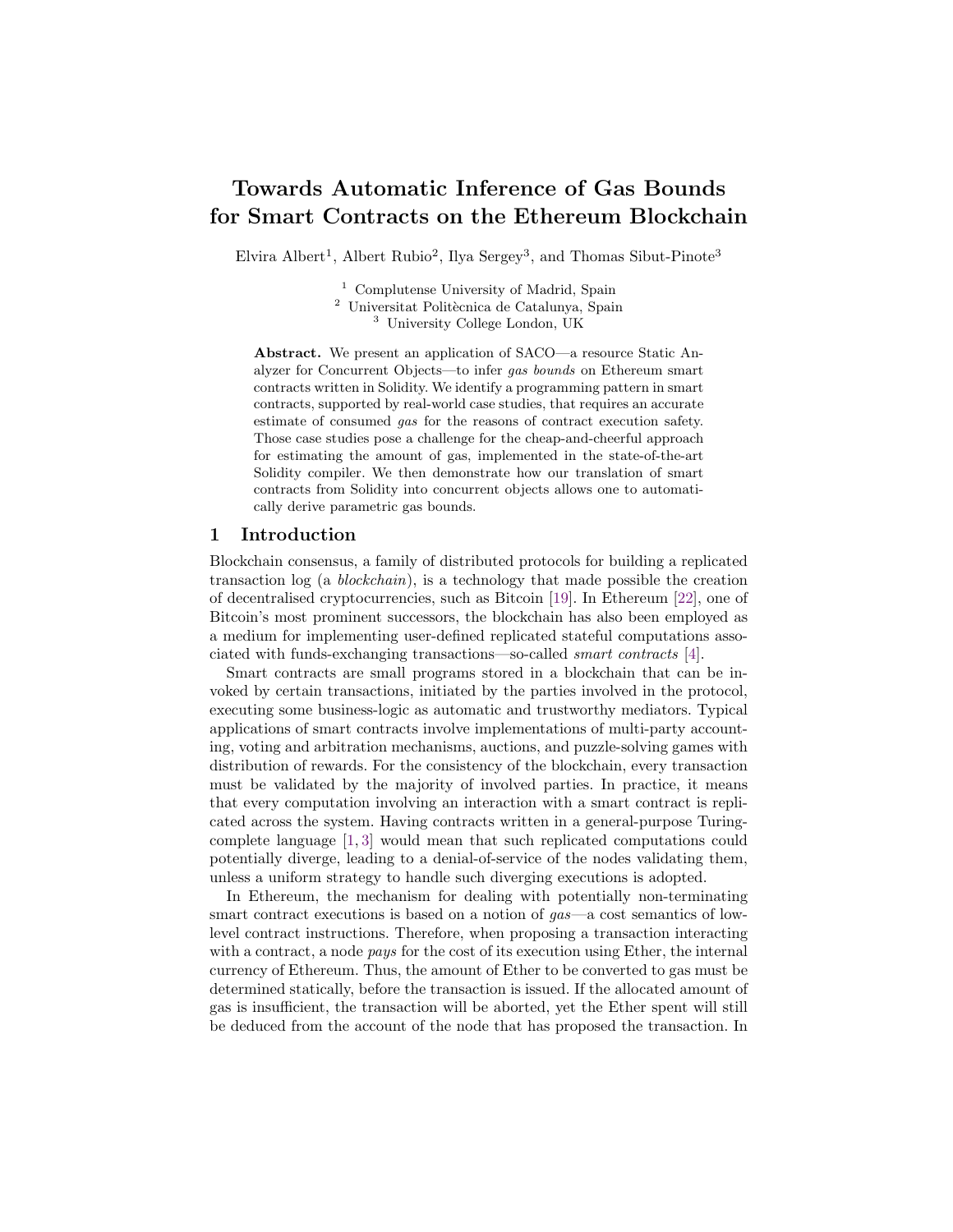any event, the gas-allocated funds will be set to reward the nodes participating in validating, i.e., evaluating, the transaction.

Hence, estimating the gas cost of calling a contract is of crucial importance for issuing a viable transaction in Ethereum. The challenge of computing a correct gas bound becomes particularly acute in the presence of an interplay between multiple distributed parties: for instance, it is not uncommon to call a contract which then transfers a certain amount of funds to *another* party, who will later use them to buy gas for running a callback in the same contract. Finally, it is not always possible to provide a constant gas estimate: in the presence of concurrent interaction in a blockchain protocol, the cost of calling a contract might vary dynamically, due to changes in the blockchain's state. Standard compilers for Solidity [\[1\]](#page-6-3) and Viper [\[3\]](#page-6-4), de-facto high-level smart contract languages in Ethereum, fail to provide accurate parametric gas bounds.

In this work, we demonstrate how to use SACO [\[8\]](#page-6-5)—a framework for static resource analysis of concurrent objects written in the ABS language [\[17\]](#page-6-6)—to obtain parametric gas bounds for Ethereum contracts. We showcase our approach in application to the callback-oriented implementation style, in which run-time contract safety depends on a statically obtained gas cost of its execution. We also report on using SACO for computing gas bounds for two real-world examples.

## <span id="page-1-0"></span>2 Inference of Gas Bounds for Smart Contracts

## <span id="page-1-1"></span>2.1 Encoding Smart Contracts as Concurrent Objects

Smart contracts behave as concurrent (or active) objects—a model for concurrency well studied by the formal methods community (see, e.g., the survey [\[13\]](#page-6-7) and its references). Like concurrent objects, smart contracts have an internal mutable state and methods that execute atomically (without interrupts). A contract can be accessed by multiple accounts or addresses, which may belong both to users or to other contracts, and which run transactions on the contract. Transactions are concurrent calls that execute a corresponding method of the contract. These transactions can modify the contract state and execute as in the cooperative concurrency model of concurrent objects. This implies that, although each transaction relinquishes control of its execution and thus cannot be interrupted, the order in which transactions are scheduled can lead to different outcomes.

Fig. [1](#page-2-0) shows to the left an excerpt of the Solidity implementation of the BlockKing contract, a simple gambling game [\[5\]](#page-6-8), and to the right the encoding using the concurrent objects language ABS [\[17\]](#page-6-6). Although BlockKing is not heavily used, it shows the use of the Oraclize service [\[10\]](#page-6-9)—a service which enables contracts to communicate with the world outside the blockchain and for which concurrency issues arise. The gamble in BlockKing is as follows: at any given time there is a designated "Block King" (initially the owner of the contract). In the Solidity code, we can observe that the contract state is formed by the data declared in Lines [2](#page-2-1)[-3](#page-2-2) ([L2](#page-2-1)[-3](#page-2-2) for short), where references to the owner and king users are kept, among other contract fields. When a user wants to send money to the contract, the default function executes [L5](#page-2-3) and invokes method enter [L6.](#page-2-4) Some implicit parameters, such as msg.send and msg.value, are stored in the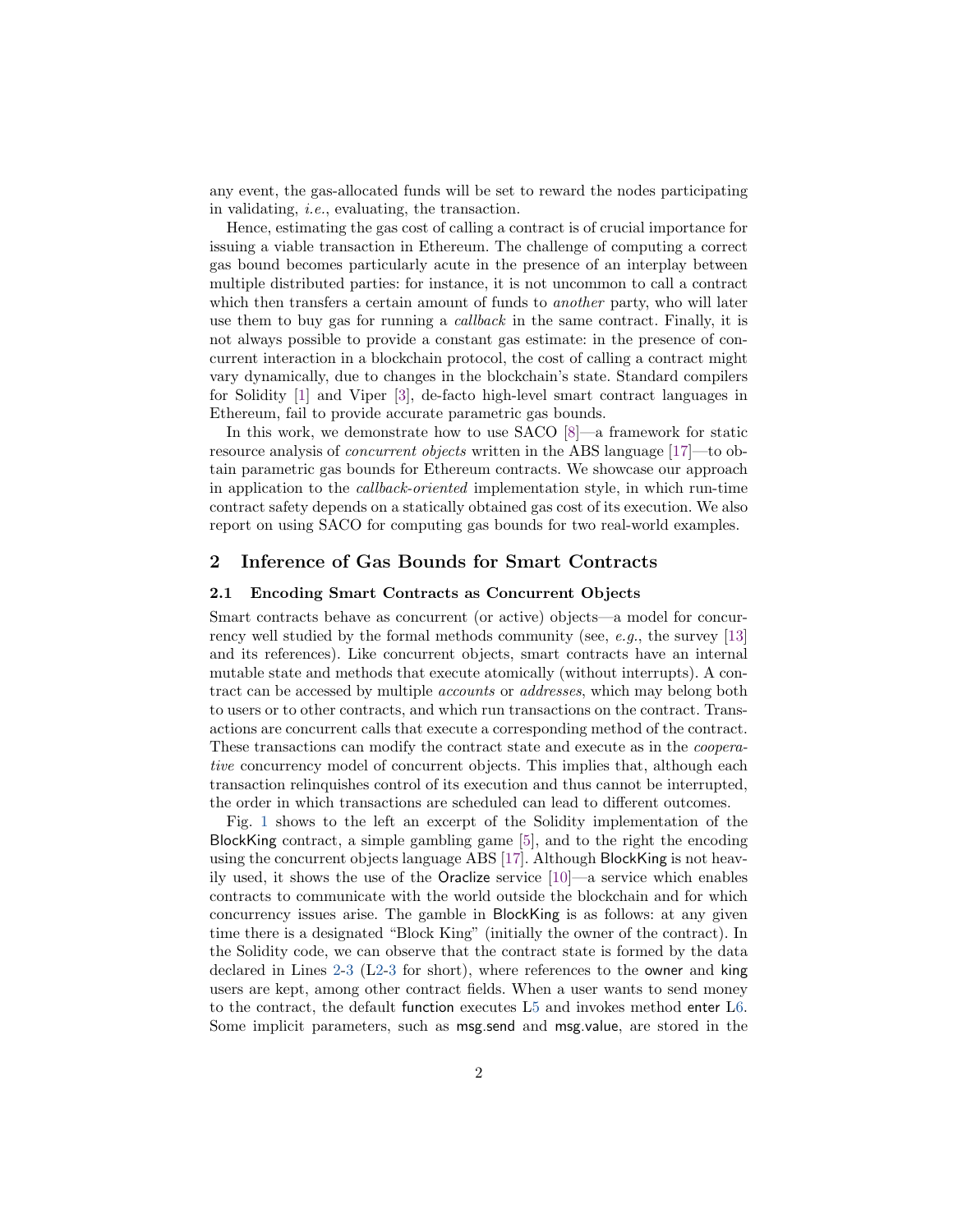```
1 contract BlockKing is usingOraclize{
2 address public owner, king, ...;
3 uint public warriorBlock, randomNum ...;
4 function BlockKing() {...}
 5 function() \{ enter();\}6 function enter() {
7 if (msg.value \lt 50 finney) {
8 msg.sender.send(msg.value);
9 return;}
10 warrior = msg.sender;
11 warriorGold = msg.value;
12 warriorBlock = block_number;13 bytes32 myid = oraclize_query(...);14 function __callback(bytes32 myid,...) {
15
16 process_payment(); }
17 function process_payment() {
18 uint singleDigit = warriorBlock;
19 while (singleDigit > 1000000)
20 singleDigit –= 1000000;}
21 while (singleDigit > 100000)
22 singleDigit –= 100000; }
23 ...
24 if (singleDigit == 10) {
25 singleDigit = 0; }
26 ...}
27 king.send(reward);
28 owner.send(contractAddress.balance);<br>29 }
29 }
30 }
                                               31 class BlockKing{
                                               32 Address owner, king,..;
                                               33 Int warriorBlock, randomNum..;
                                               34 Oraclize o...;
                                              35 Int balance=1000;
                                               36 init(){...}
                                               37 Unit enter(AddressI msg sender,
                                               38 Int msg_value, Int block_number) {
                                               39 if (msg_value \lt50) {
                                               40 msg sender!send(msg value);
                                               41 } else{
                                               42 warrior = msg_sender;
                                               43 warriorGold = msg_value;
                                               44 warriorBlock = block_number;
                                               45 o!query(this); \}46 Unit callback() {
                                               4748 process_payment(); }<br>49 Unit process_payment()
                                                   Unit process_payment() {
                                               50 Int singleDigit = warriorBlock;<br>51 while (singleDigit > 1000000)
                                                      while (singleDigit > 1000000) {
                                               52 [cost==c(D)]
                                               53 singleDigit = singleDigit−1000000;}
                                               54 while (singleDigit > 100000) {
                                               55 singleDigit = singleDigit-100000;}
                                               56
                                               57 if (singleDigit == 10) {
                                               58 singleDigit = 0;
                                               \frac{59}{60}king!send(reward);
                                               61 owner!send(balance);}
                                               62 }
```
<span id="page-2-19"></span><span id="page-2-18"></span><span id="page-2-17"></span><span id="page-2-10"></span><span id="page-2-9"></span><span id="page-2-8"></span><span id="page-2-7"></span><span id="page-2-0"></span>Fig. 1. Excerpt of BlockKing Contract. Solidity implementation (left). Concurrent objects implementation in ABS (right).

contract fields, as well as the transaction block number that is accessed in [L12](#page-2-5) and stored in the object state. Then, the Oraclize service is invoked in [L13](#page-2-6) to obtain a random number between 1 and 9. This invocation raises an observable event, handled by the Oraclize service provider, so it later makes a call to the designated callback point (method  $\text{\_cal}=$ callback). [L19-](#page-2-7)[24](#page-2-8) in  $\text{\_cal}=$ callback compute the current block number modulo 10, and if this number is equal to the random number provided by Oraclize, the sender becomes the new Block King, and the sender gets a reward [L27](#page-2-9) and the owner gets the current balance [L28.](#page-2-10)

An important point to note is that if multiple gamblers send transactions in a short period of time, they may overwrite the previous gambler data, such that when callbacks occur, the last gambler will enjoy multiple chances to win the reward (see [\[20\]](#page-6-10) for a more detailed explanation). The same interleavings are captured by our ABS encoding showed to the right of the figure. The following differences between the Solidity and ABS implementations are purely syntactic:

- 1. Contracts are concurrent objects: we use "class Name" (see [L31\)](#page-2-11) to define a contract and create the contract using new Name().
- 2. Accounts are concurrent objects of class Address ([L32\)](#page-2-12) and the Oraclize service is a concurrent object of class Oraclize that serves the queries ([L34\)](#page-2-13).
- 3. Method init makes default initalization ([L36\)](#page-2-14).
- 4. The implicit parameters msg of smart contracts, and the block number, become explicit parameters of the entry method in the transactions ([L37\)](#page-2-15).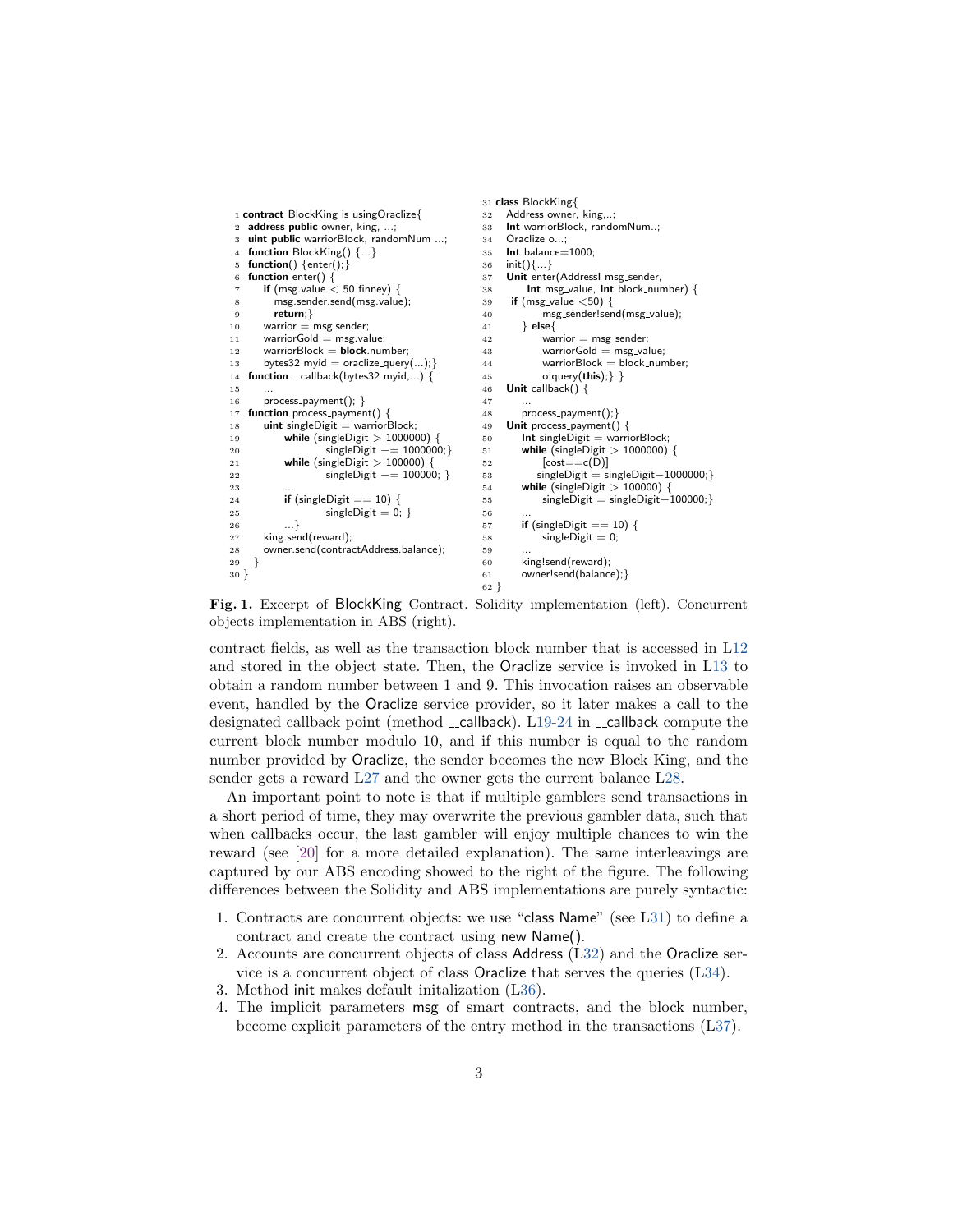- 5. The balance of the contract becomes an explicit field of the ABS class ([L35\)](#page-2-16).
- 6. We use asynchronous method calls, denoted o!m, to asynchronously invoke method m on object o ([L61\)](#page-2-17).

Although we have not implemented a syntactic translation from Solidity contract to equivalent ABS models yet, we believe it is possible, due to the straightforward nature of the mappings described above. Such a translation would give a formal semantics to Solidity contracts in terms of concurrent objects [\[21\]](#page-6-11).

#### 2.2 Gas Bounds Analysis

A main advantage of generating ABS models from smart contracts is that existing advanced dynamic and static tools to reason about qualitative and quantitative properties of ABS models [\[2\]](#page-6-12) can now be applied to smart contracts. In this section, we focus on the particular quantitative property of gas consumption and show how to use an off-the-self resource analyzer for ABS [\[7,](#page-6-13) [8\]](#page-6-5).

User-defined cost model. SACO [\[8\]](#page-6-5) is a static analysis tool for concurrent objects. It includes a generic resource analyzer which computes upper bounds for the resource consumption (as a parametric function of the input data sizes) of executing concurrent object systems. The analyzer is generic wrt. the type of resource one wants to measure, aka the cost model. It already integrates cost models to count number of executed steps, amount of memory allocated, etc. In this work, we employ SACO's support for *user-defined* cost models. A userdefined cost model allows one to write annotations in the code of the form  $[cost == c(D)]$ . For instance, the annotation in [L52](#page-2-18) represents the gas consumption of executing the subtraction operation under the annotation. Given this annotation, SACO computes as upper bound  $c(D)*(warriorBlock-1)/1000000$ , which corresponds to the number of iterations of the while loop multiplied by the gas consumption of the subtraction. Therefore, for each type of instruction I, we include a cost annotation  $[cost == c(I)]$  and the analyzer computes an upper bound over-approximating the number of instructions of each type executed in the worst case multiplied by the actual gas consumed by I, denoted  $c(I)$ . Analyzing the \_callback method, we obtain the following upper bound:

 $c(D) * ((warrior Block-1)/1000000+(warrior Block-1)/100000)+c(S) *2+c(A)+c(C)+...$ 

Intuitively, it counts the gas consumed by the decrements the 2 loops executed in \_callback, plus 2 send-operations (represented by  $c(S)$ ) an assignment  $(c(A))$ , a conditional  $(c(C))$ , plus the gas consumed by the code that we have omitted. Smart contracts bounds. The above bound reveals two important features of gas bounds of smart contracts, namely they may depend on:

- $-$  the contract state: The gas bound above is parametric on the *warriorBlock*. Due to the interleaving of blockchain transactions, one gambler might overwrite the data of a previous gambler, the actual gas cost will be determined by a value set by a different gambler than the one being charged for the gas.
- $-$  the state of the blockchain (e.g., the current block number, etc.): This indeed happens in the running example too. The initialization value of the warriorBlock corresponds to the block number of the last transaction that sent money to the contract, which might not correspond to the block number of the transaction that will be charged for the gas.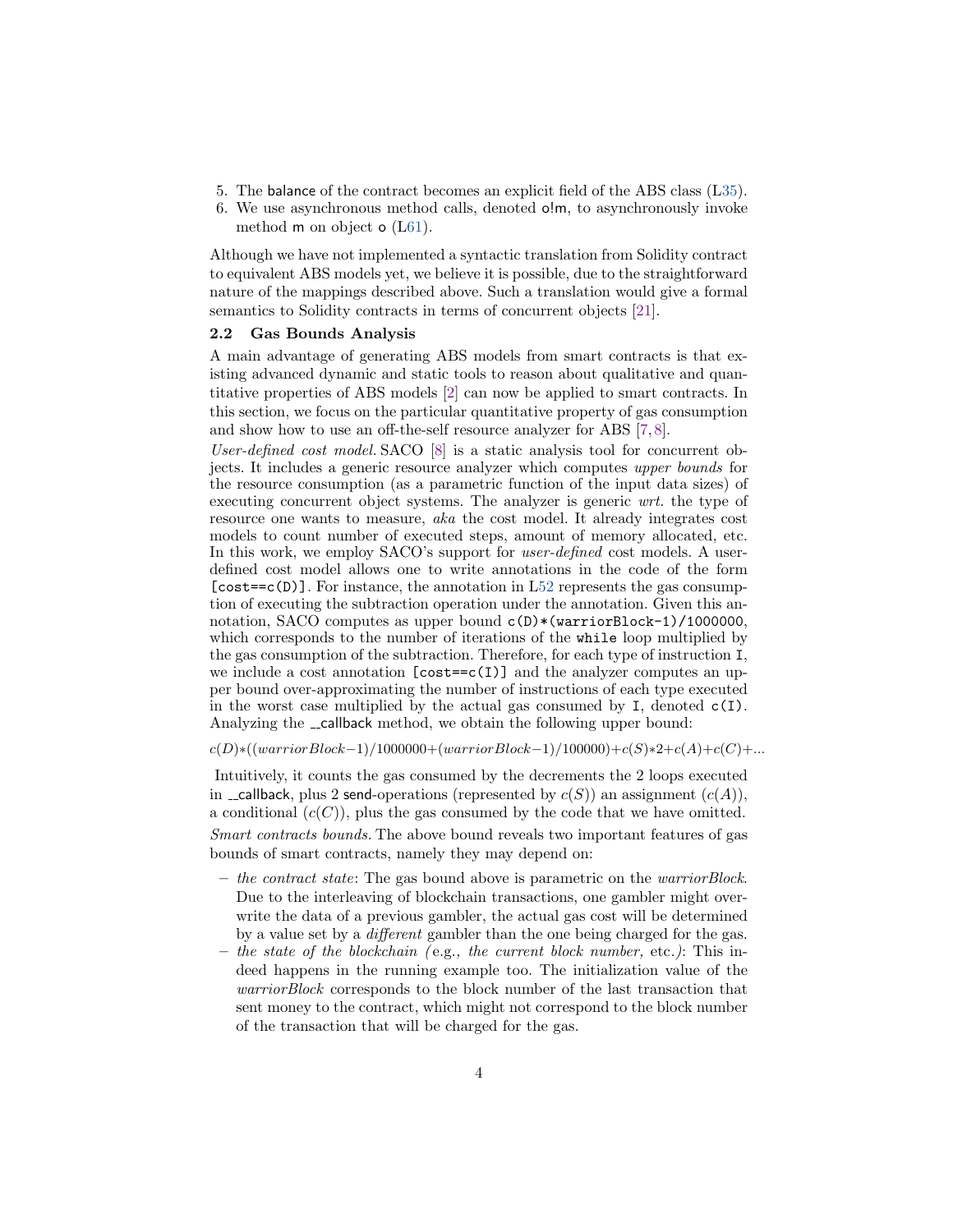Thus, inferring gas bounds is not only useful to accurately estimate the amount of gas that must be put for successfully running the transaction [\[12\]](#page-6-14), but it may also reveal unexpected behaviours in the code that arise due to the concurrent execution of smart contracts [\[20\]](#page-6-10), e.g., a gambler may be charged of a gas consumption that depends on other gambler's parameters or on the blockchain.

## 3 Validation of Results

As described in Section [2,](#page-1-0) our analysis works on a contract code written in ABS, translated from Solidity sources. How do the obtained gas bounds relate to those observed at run time on the blockchain? In this section, we validate our approach empirically by comparing the upper bounds we obtain using our method with the actual gas consumption of the \_callback methods of two contracts. In order to obtain gas bounds for each instruction I in the Solidity code, we use the Solidity compiler solc to obtain a corresponding sequence of EVM bytecode [\[1\]](#page-6-3). From this bytecode, compute a gas cost estimate for each instruction following the gas cost specifications of Ethereum [\[22\]](#page-6-1). We then substitute this gas cost for each c(I) in the formula produced by SACO.

 $BlockKing$ . The BlockKing contract implements a very inefficient "modulo 10" operation on positive integers through the use of six consecutive while-loops. To analyze it, we use only the na¨ıve annotations described in Section [2.1.](#page-1-1) We bound the variable blockID by the number of the last Ethereum block in which BlockKing was called, which is 1,278,878. We obtain a bound of the order of magnitude of 6, 300, 000 gas, which is unreasonably large. The reason for this is that the size analysis in SACO does not work with modulo operations and is not able to infer the amount by which the value of singleDigit has decreased at the end of each loop. For example, when we get to Line [54](#page-2-19) we do not employ the information that single Digit  $< 1,000,000$  even though this is the case. This leads to an overly pessimistic estimate. Explicitly annotating the modulo operations computed by the loops, allows SACO to produce a bound of 102, 640. The actual gas cost of the  $\equiv$  callback function execution is around 60,000 gas.

EthereumPot. The EthereumPot contract [\[6\]](#page-6-15) implements a simple lottery. During a game, players, represented by arbitrary Ethereum accounts, call a method joinPot to buy (one or more) lottery tickets; each player's address is appended to a variable-length array addresses of current players, and the number of tickets is appended to an array slots. After some time has elapsed, anyone can call a rewardWinner method which calls the Oraclize service to obtain a random number for the winning ticket. If all goes according to plan, the Oraclize service then responds by calling a \_callback method with this random number as an argument. A new instance of the game is then started, and the winner is allowed to withdraw their balance using a withdraw method.

The \_callback function was called 12 times in the history of the EthereumPot contract. The biggest gas consumption was 173, 870, which is significantly higher than the other values: this can be explained by the fact that several variables were initialized for the first time with the SSTORE instruction, with the high cost of 20, 000 gas each. The smallest gas consumption was 88, 413 gas.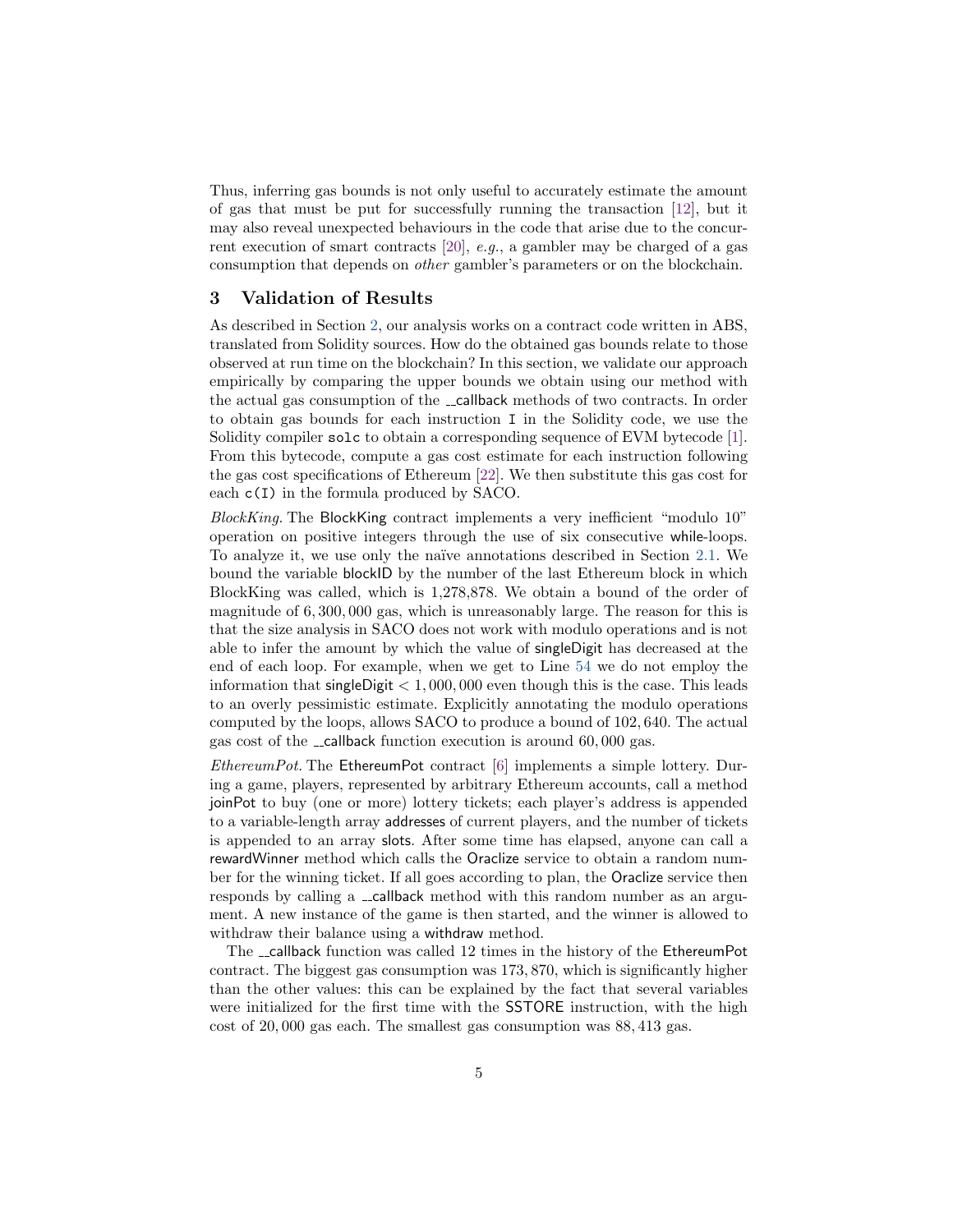| Players |                                                                                 |  |  |  |  |  |  |
|---------|---------------------------------------------------------------------------------|--|--|--|--|--|--|
| Gas :   | $(173870)105986 96295 107114 88413 95915 90639 90706 98107 101274 98554 88415 $ |  |  |  |  |  |  |

We obtain the upper bound  $245,935 + 650 \cdot slots$  for the  $\text{-}$ callback method of the EthereumPot contract, where *slots* is the number of Ethereum addresses who bought tickets. Since \_callback ends by a for loop over all slots to find the winner, part of this cost is proportional to the number of players. Note that this formula is simplified and neglects a few operations related to the checking of the cryptographic proof supplied by Oraclize.

Discussion. Indeed, there are many ways to compile a given Solidity instruction to EVM bytecode and thus there is no single way of assigning a gas cost to a Solidity instruction: depending on the version of the compiler and on the level of optimization, this may vary greatly. Furthermore, the gas cost of some opcodes is context-dependent. For example, the opcode **SSTORE** for storing a value  $v$  in a contract-level variable x costs 20,000 gas to execute when  $v \neq 0$  and  $x = 0$ . However, when  $x \neq 0$  and  $v = 0$ , which is the default value of any uninitialized variable, storing v in x actually amounts to *deleting* x: since this deletion frees up memory, it gives the caller a 15, 000 gas refund. Finally, in other cases updating x to value v only costs 5,000 gas. Thus, if the value of v cannot be obtained statically, one can only give an upper bound of 20, 000 gas.

Because of this context dependency and due to the mismatch between the estimated costs at the level of Solidity (via SACO) and at the level of EVM, our approach will necessarily obtain upper bounds which are sometimes much higher than the actual gas consumption. As we are reasoning at the level of Solidity code, what we obtain cannot be considered as a rigorous upper bound on any compilation of a program to EVM code, but rather as an order of magnitude of an upper bound on what the standard solc compiler would produce.

## 4 Related Work and Conclusions

A number of formalizations of EVM and Solidity were implemented in Coq [\[16\]](#page-6-16), Isabelle/HOL [\[9\]](#page-6-17),  $F^*$  [\[11\]](#page-6-18), K [\[15\]](#page-6-19), and in custom tools for static and dynamic analysis of smart contract behaviours [\[14,](#page-6-20) [18\]](#page-6-21). Of all those systems, the closest to ours are Oyente [\[18\]](#page-6-21) and KEVM [\[15\]](#page-6-19). Oyente performs automatic analysis of contracts, yet, it does not derive the gas usage boundaries. The KEVM suite provides a program verifier that is capable of deriving the gas complexity of the program by implementing a simple gas-counting runtime monitor. Their analysis summarizes the gas and memory used for each basic block of an EVM program, that is, the derived boundaries are not given in terms of field sizes of a contract.

In this paper, we presented a proof-of-concept approach for using a state-ofthe-art resource analyzer to infer over-approximations of the gas consumption of smart contracts on Ethereum blockchain. We have demonstrated our approach on two case studies by encoding manually the Solidity programs into ABS and using cost annotations to track the gas cost of ABS instructions. Our ABS models can be accessed online from: <http://costa.ls.fi.upm.es/saco/web>, in the folder SmartContracts.